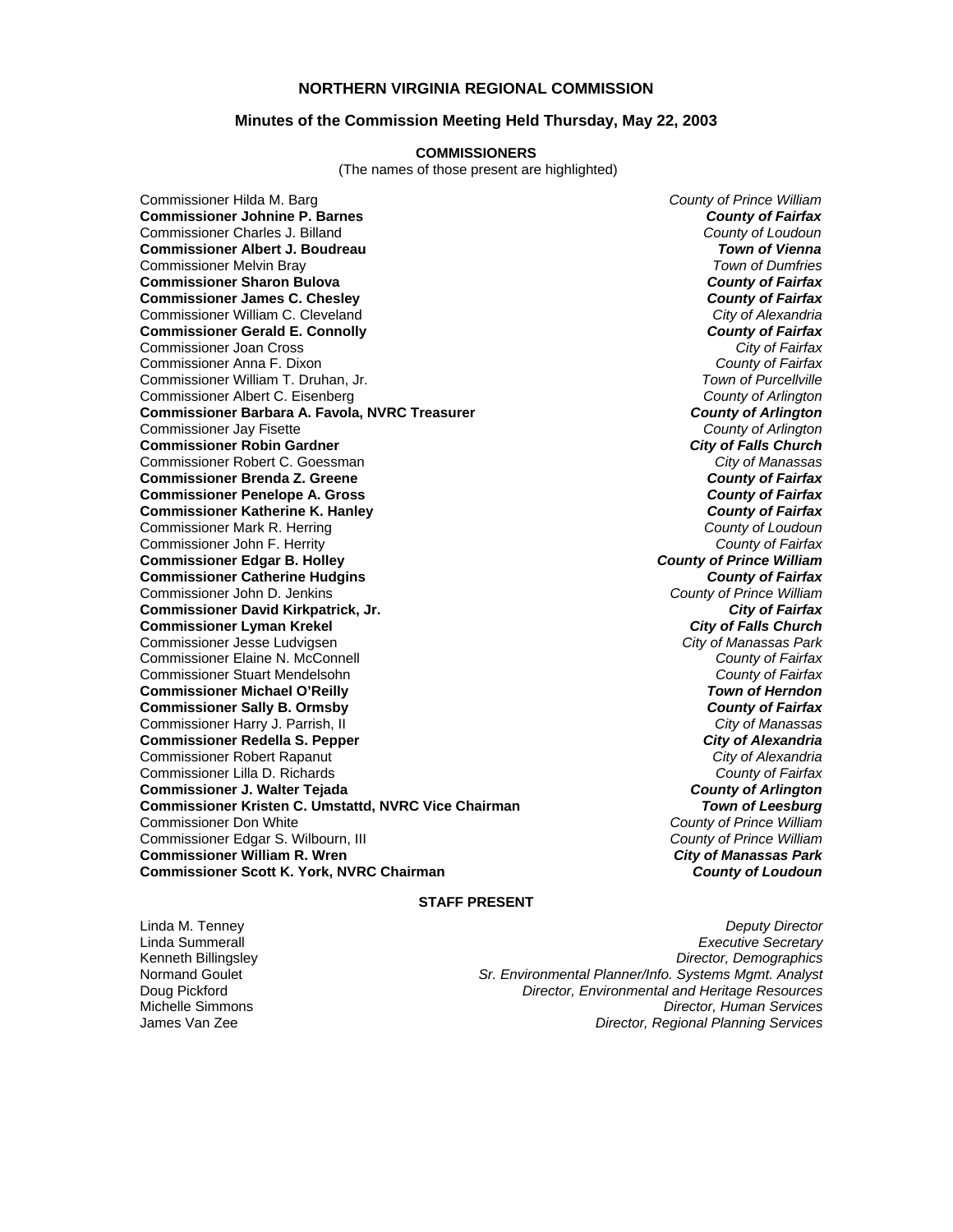#### **GUESTS PRESENT**

|                     | <b>Tom Barrett</b><br>Michael F. Byrne | President, Thomas F. Barrett, Inc.<br>Director of National Capital Region Coordination for Emergency Response,                                                                                                                                                                                                                                                                                                                                                                                                                                                                                                                                                                                                       |
|---------------------|----------------------------------------|----------------------------------------------------------------------------------------------------------------------------------------------------------------------------------------------------------------------------------------------------------------------------------------------------------------------------------------------------------------------------------------------------------------------------------------------------------------------------------------------------------------------------------------------------------------------------------------------------------------------------------------------------------------------------------------------------------------------|
|                     | Sue Rowland                            | U.S. Department of Homeland Security<br>SR Consulting, Inc.                                                                                                                                                                                                                                                                                                                                                                                                                                                                                                                                                                                                                                                          |
|                     | <b>CALL TO ORDER</b>                   | Chairman York called the meeting to order at 8:04 p.m.                                                                                                                                                                                                                                                                                                                                                                                                                                                                                                                                                                                                                                                               |
| PLEDGE OF           | <b>ALLEGIANCE</b>                      | The Pledge of Allegiance was recited by all present.                                                                                                                                                                                                                                                                                                                                                                                                                                                                                                                                                                                                                                                                 |
| <b>ROLL CALL</b>    |                                        | The roll was called and all members present or absent were noted for the record.                                                                                                                                                                                                                                                                                                                                                                                                                                                                                                                                                                                                                                     |
|                     |                                        | Chairman York reported that Mr. Gibb is speaking at a best management practices seminar<br>in Lithuania. He was invited to speak by the U.S. Embassy in Copenhagen, Denmark, and<br>the embassy is funding this trip.                                                                                                                                                                                                                                                                                                                                                                                                                                                                                                |
|                     |                                        | Chairman York also noted the attendance of Robin Gardner, the Commission's newly-<br>appointed elected representative for the City of Falls Church. He asked Commissioner<br>Krekel to introduce Commissioner Gardner.                                                                                                                                                                                                                                                                                                                                                                                                                                                                                               |
| <b>MINUTES</b>      |                                        | Commissioner Greene moved approval of the minutes of the April 24, 2003, meeting of the<br>Commission. The motion was seconded and unanimously carried.                                                                                                                                                                                                                                                                                                                                                                                                                                                                                                                                                              |
| <b>PRESENTATION</b> |                                        | Coordination of Homeland Security in the National Capital Area                                                                                                                                                                                                                                                                                                                                                                                                                                                                                                                                                                                                                                                       |
|                     |                                        | Chairman York welcomed Michael Byrne, the Director of National Capital Region<br>Coordination for Emergency Response with the U.S. Department of Homeland Security.<br>After retiring from 20 years on the New York Fire Department, Mr. Byrne joined FEMA. He<br>helped direct the Federal government's response to the September 11 attacks at the World<br>Trade Center. Mr. Byrne joined the Office of Homeland Security as Senior Director for<br>Response and Recovery in October 2001. On March 9, 2003, he became the department's<br>first Director of National Capital Region Coordination for Emergency Response.                                                                                         |
|                     | Michael F. Byrne                       | Mr. Byrne commented that his job is unique, as there are no other regional directors in the<br>Department of Homeland Security. He noted the complexity of the metropolitan D.C. area,<br>naming the numerous agencies responsible for security, and how this complexity requires<br>coordination. In citing all the agencies involved in the recent "tractor man" incident in the<br>reflecting pool on the Mall, Mr. Byrne stated that the metro area is also an incredibly<br>resource rich area as well as collegial. If complexity is managed and coordinated correctly,<br>it can build redundancy and support. There is no single source of failure when there is a<br>system as complex as the capital area. |
|                     |                                        | Mr. Byrne is responsible for assessing the readiness of the metro area. He is also an<br>advocate for the region and will support it, and he praised the local jurisdictions for their<br>cooperation and cuppert for coordinated coourity. He has recently met with the local                                                                                                                                                                                                                                                                                                                                                                                                                                       |

cooperation and support for coordinated security. He has recently met with the local jurisdictions' emergency response personnel to begin an assessment process. The data entry portion began this week (to be completed by June 6), and Mr. Byrne was pleased with the local staff's preparation. The data will be analyzed in June against certain scenarios and looking at vulnerable areas to decide what to work on first.

Federal regulations mandate that 80 percent of the block grant funding each state receives must reach the local level. Each jurisdiction will receive funding based on a formula developed by the state. The Federal government used a base plus per capita formula to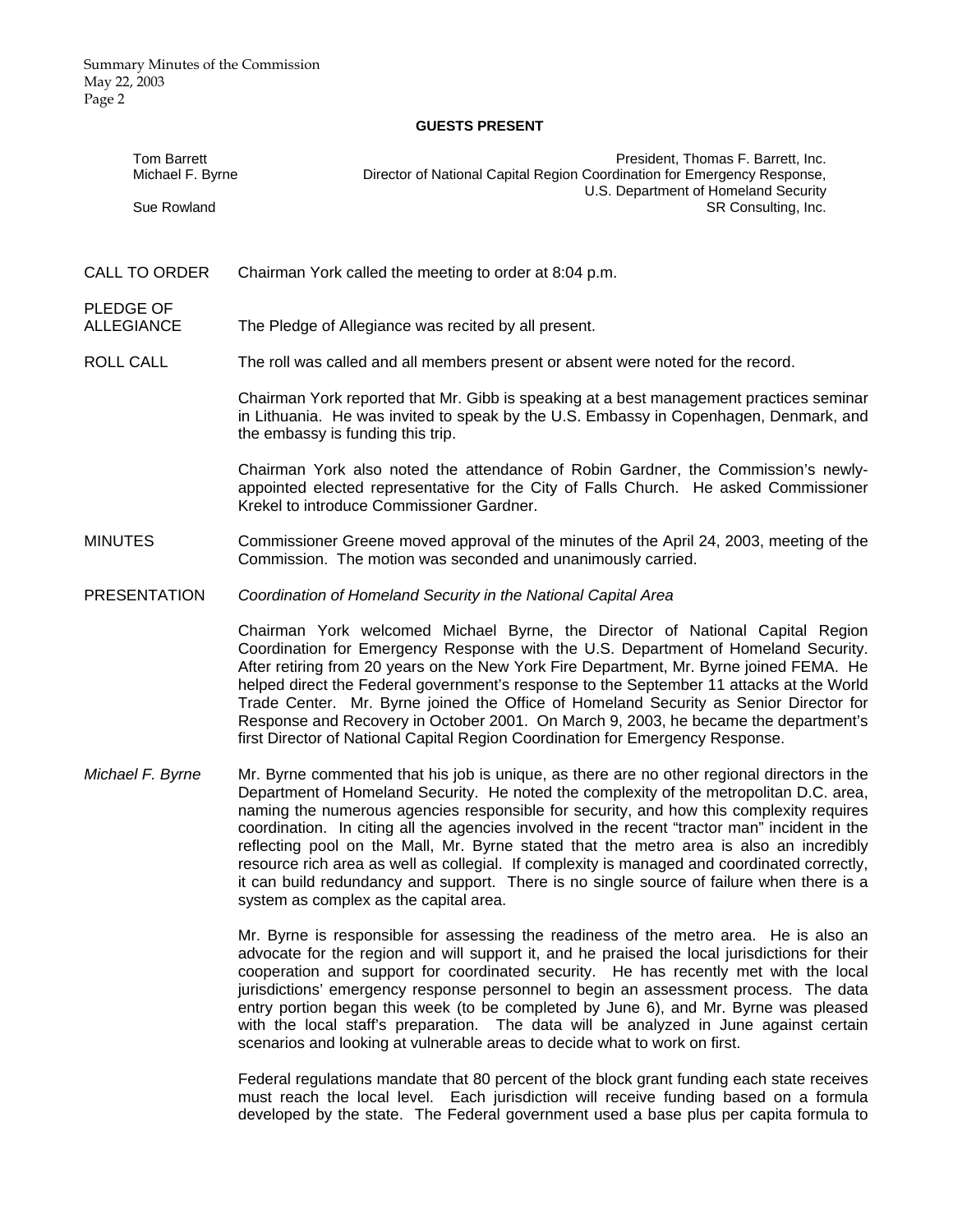develop the state grants. The FY03 funding will be received shortly. The capital area received some additional funding of approximately \$60 million for regional purposes.

Mr. Byrne added he has good relationships with the state homeland security advisors in the capital area.

Both the FY 2004 funding and the Urban Area Security Initiative application require an assessment. Mr. Byrne stressed that the law mandates that his office complete an assessment. His project team will put together a product it thinks identifies the priorities based on the assessment data the jurisdictions are providing. That will be vetted at a regional meeting. The second level of review is to produce the strategy by which the capital area will proceed with the urban area funding. Regional bodies then will be invited to review and comment on this document, which then goes to the action project management stage. This should be done by the end of July.

Mr. Byrne views utilizing the proper funding source for the right projects as the challenge to the region, as there are funds from various agencies such as TSA, Justice, HHS, in addition to funding from Homeland Security.

*questions and* 

*answers* Commissioner Krekel thanked the staff for arranging for Mr. Byrne to speak to the Commission. He noted NVRC's excellent track record of administering regional grants, and added that NVRC could help coordinate the emergency responders. Commissioner Krekel said he would like to pursue how NVRC can support Mr. Byrne in his mission. Mr. Byrne replied he would like the Commission to review his department's products.

> Commissioner Gross noted that the track record of getting federally-designated funds from the state is not good. Mr. Byrne said it is his job to make sure the region gets its fair share.

> Commissioner Greene asked that the needs of children be addressed in developing security and response plans, and the educators and health care providers need to be brought into the development process.

> Commissioner Bulova requested that Mr. Byrne's office look into coordinating rail passenger evacuation, since VRE uses the rails owned by CSX and Norfolk-Southern, which place different priorities on use of their facilities.

> Mr. Byrne confirmed Commissioner Hanley's understanding of the two funding sources: one is for the national capital area and does not go through the states; the other goes to the states, with 80 percent designated for localities. Commissioner Hanley commented on regional cooperation in sharing large-scale, sophisticated systems and equipment. Mr. Byrne said flexibility is allowed, and he believes there are ways the funding can be used for equipment.

> Commissioner Connolly stressed the member jurisdictions' fiscal concerns. He illustrated those concerns through the federal tourism grants after the September 11 attacks, pointing out that Northern Virginia, which had been attacked, was not awarded this funding by the state, which instead awarded the tourism grants to other parts of Virginia. Commissioner Greene added that Northern Virginia experiences this treatment with the Ryan White CARE Act grant program, where Title II funding to the region may be reduced because Northern Virginia also has Title I funds. Mr. Byrne replied he is advocating that the regulations contain a non-substitution clause pertaining to funding.

> Commissioners agreed they would like quarterly updates from Mr. Byrne, who accepted this invitation.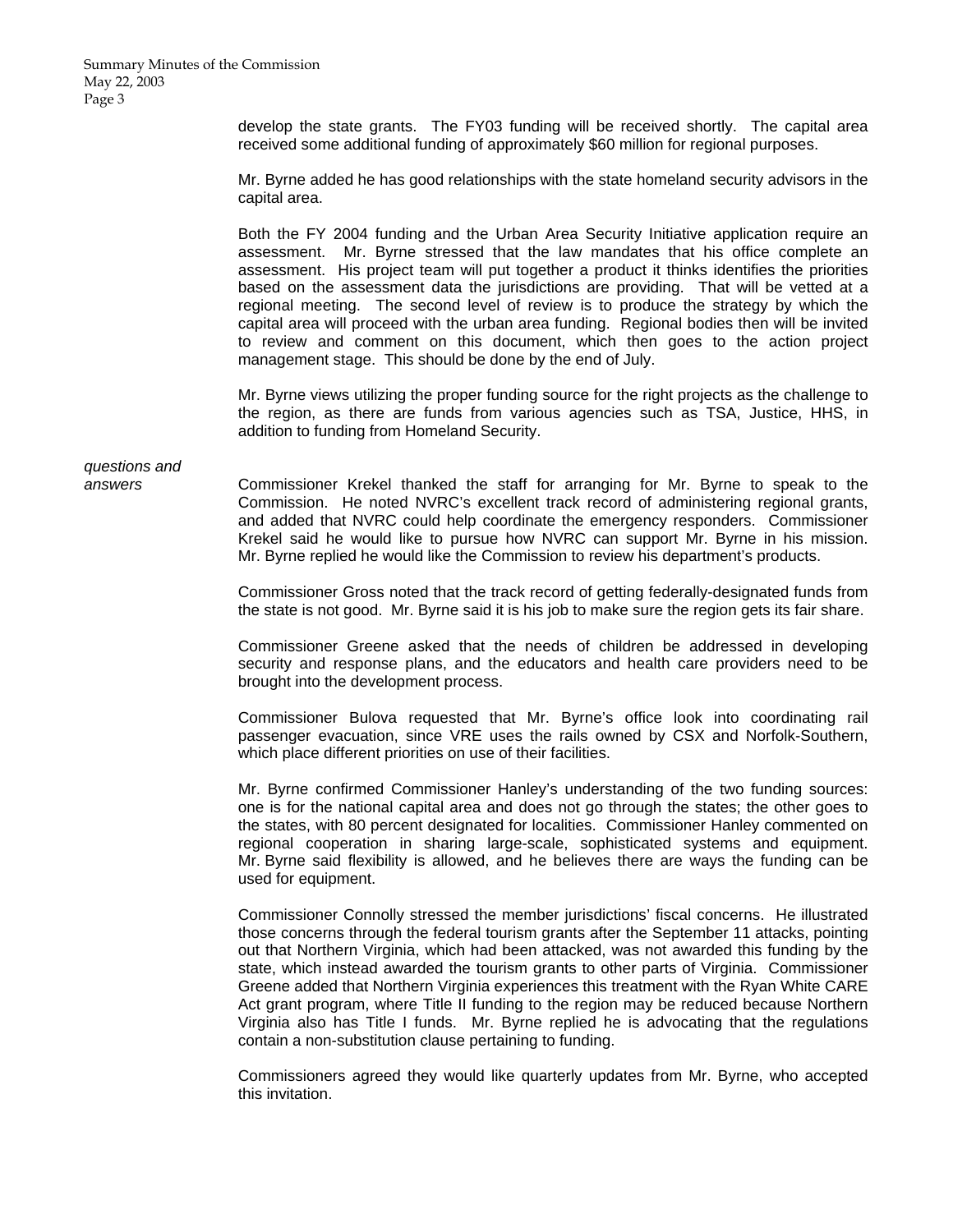Summary Minutes of the Commission May 22, 2003 Page 4

> Chairman York concluded by informing Mr. Byrne and the members that Lt. Governor Hager spoke at the fall VACO conference; while he talked about this money going to protect the areas most at-threat, it was clear that the first-round money would go to every jurisdiction, regardless of the likelihood of experiencing terrorist attacks. The Northern Virginia Regional Commission would like to ensure that Northern Virginia, a high-threat area, receives the funding it needs to protect its residents from terrorist attacks.

The Commissioners thanked Mr. Byrne and gave him a hearty round of applause.

- CONSENT AGENDA Commissioner Ormsby moved adoption of the consent agenda, consisting of the items outlined below. The motion was seconded and unanimously carried.
	- A. Financial Reports for April 2003
	- B. Resolution No. P03-22: Authorization to Submit a Proposal to the Fairfax County Water Authority
	- C. Resolution No. P03-24: FY 2004 Annual General Adjustment

EXECUTIVE DIRECTOR'S REPORT

- A. Ms. Tenney noted that the director's monthly report was included in the meeting package. She then called the Commissioners' attention to the 2003 edition of the Spanish-language *Quick Guide* that had been distributed. This publication is currently being distributed to the member governments and community agencies.
- B. Ms. Tenney pointed out that the Commissioners also had before them a draft of the *Northern Virginia Data Book – 5th Edition*. She asked the members to review it and contact staff if there were questions, since staff will seek permission to publish at the June meeting. Ms. Tenney turned the floor over to Ken Billingsley, editor of the *Data Book*.

 Mr. Billingsley, commenting that most of the members are familiar with this book, gave a brief description, noting the historical context. The charts and graphs will be placed on the Commission's website.

 In reply to Commissioner Pepper's question, Ms. Tenney said the Commissioners will receive a copy of the printed *Data Book* and member governments will be offered a reduced sales price. She added that the cost of publication must first be determined before staff can decide the number of complimentary copies. Commissioner Connolly asked for a report on distribution at the next meeting.

- C. Commissioner Bulova advised the members that NVRC's sister region, the Verband Region Stuttgart, Germany, tentatively plans to send a delegation to Northern Virginia October 2-7. The delegation will have eleven elected officials and four staff. Commissioner Bulova reported that the delegation is interested in economic development and NVRC staff is developing the itinerary. She briefly reviewed the NVRC delegation's visit to Germany in 2000.
- D. Ms. Tenney pointed out a newspaper article on the Purcellville Charrette, adding that Commissioner Druhan will report on the charrette next month.
- E. Commissioner Umstattd reported that the Virginia Association of Planning District Commissions (VAPDC) will hold its Annual Summer Conference in Virginia Beach July 24- 26. Water planning, tax reform, homeland security, and workforce planning are some of the sessions available at the conference. A workshop on community facilitation is also on the agenda.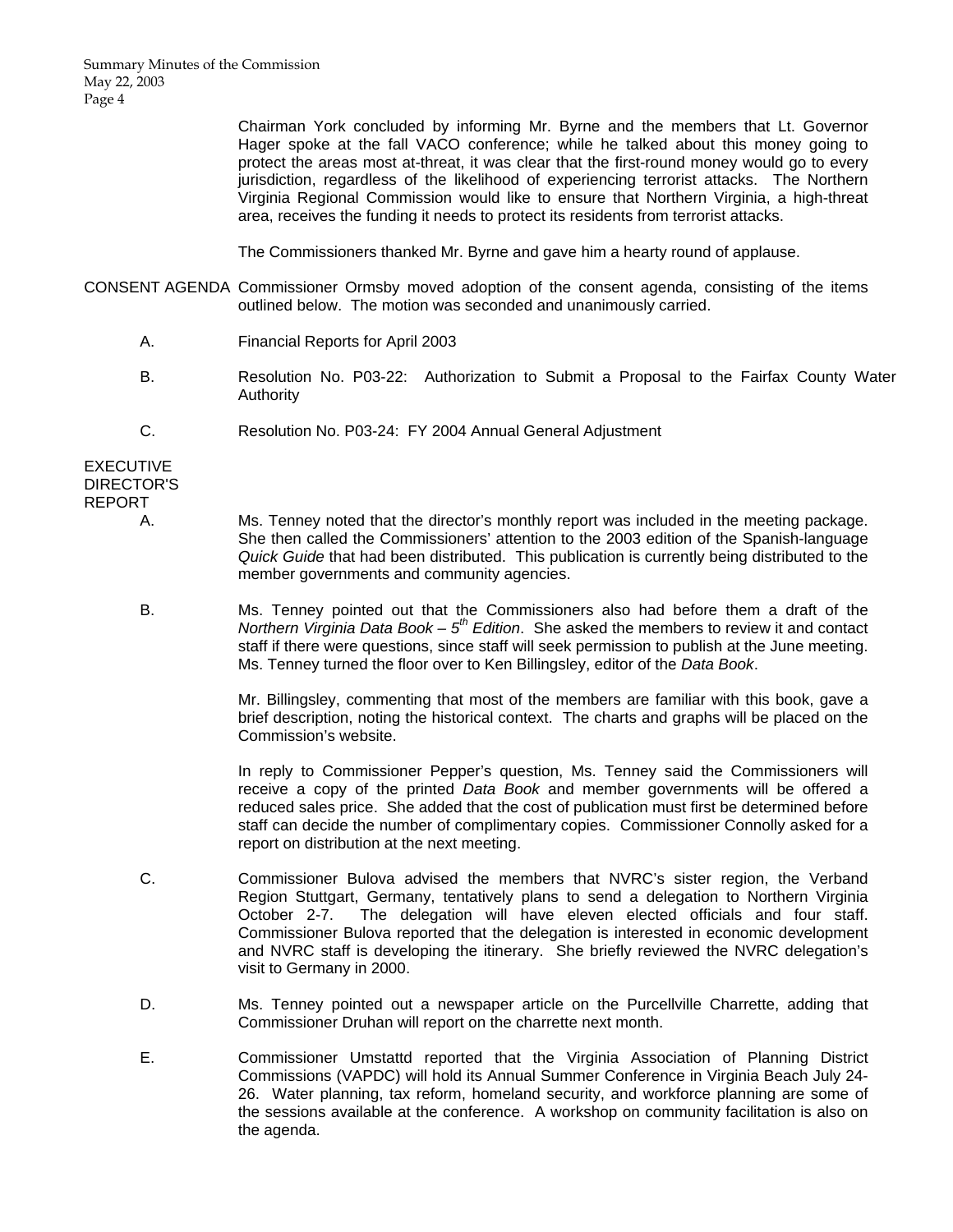Summary Minutes of the Commission May 22, 2003 Page 5

## CHAIRMAN'S REPORT

- A. Chairman York announced that he has asked Commissioner Hanley to chair this year's Nominating Committee. She has agreed and will present the committee's report at next month's meeting. Elections will be held at the beginning of the July Commission meeting.
- B. Chairman York read a certificate of appreciation to Ken Billingsley, NVRC's Director of Demographics, in acknowledgment of Mr. Billingsley's 25 years of employment with the Commission.

# RESOLUTION

NO. P03-23 REDESIGN OF EMPLOYEE RETIREMENT PLAN

Commissioner Favola reported that the Operations Committee had been reviewing the retirement plan and proposed changes for a long time. A consultant was engaged and different types of plans had been reviewed and discussed at length. The defined contribution plan recommended by the committee allows for flexibility, portability, and employee satisfaction.

Commissioner Gross moved that Resolution No. P03-23 be adopted. The motion was seconded.

Ms. Tenney called the members' attention to the revisions staff distributed. She noted that no current employee will be disadvantaged by the change. The new plan will cost the Commission slightly less than the current plan. Commissioner Krekel asked if there was staff input in designing the new plan. Ms. Tenney replied affirmatively, adding that that employee suggestions had been incorporated into the plan, and the employees are enthusiastic.

Resolution No. P03-23 was unanimously carried.

LEGISLATIVE

REPORT Commissioner Connolly noted that a summary final report of the 2003 legislative package had been distributed.

#### **COMMITTEE** REPORTS

*Regional Resources* Resolution No. P03-25: AUTHORIZATION FOR THE EXECUTIVE DIRECTOR TO ENTER INTO TASK ORDER THREE FOR MODEL DEVELOPMENT SERVICES WITH THE OCCOQUAN WATERSHED MONITORING LABORATORY

> Staff distributed copies of the resolution, which Commissioner Pepper explained the Regional Resources Committee had discussed prior to the Commission meeting and recommends for adoption. The resolution authorizes continuing engagement of the Occoquan Watershed Monitoring Lab to continue overseeing ongoing development of the Occoquan Model for FY 2004.

> Commissioner Pepper moved Resolution No. P03-25. The motion was seconded and unanimously carried.